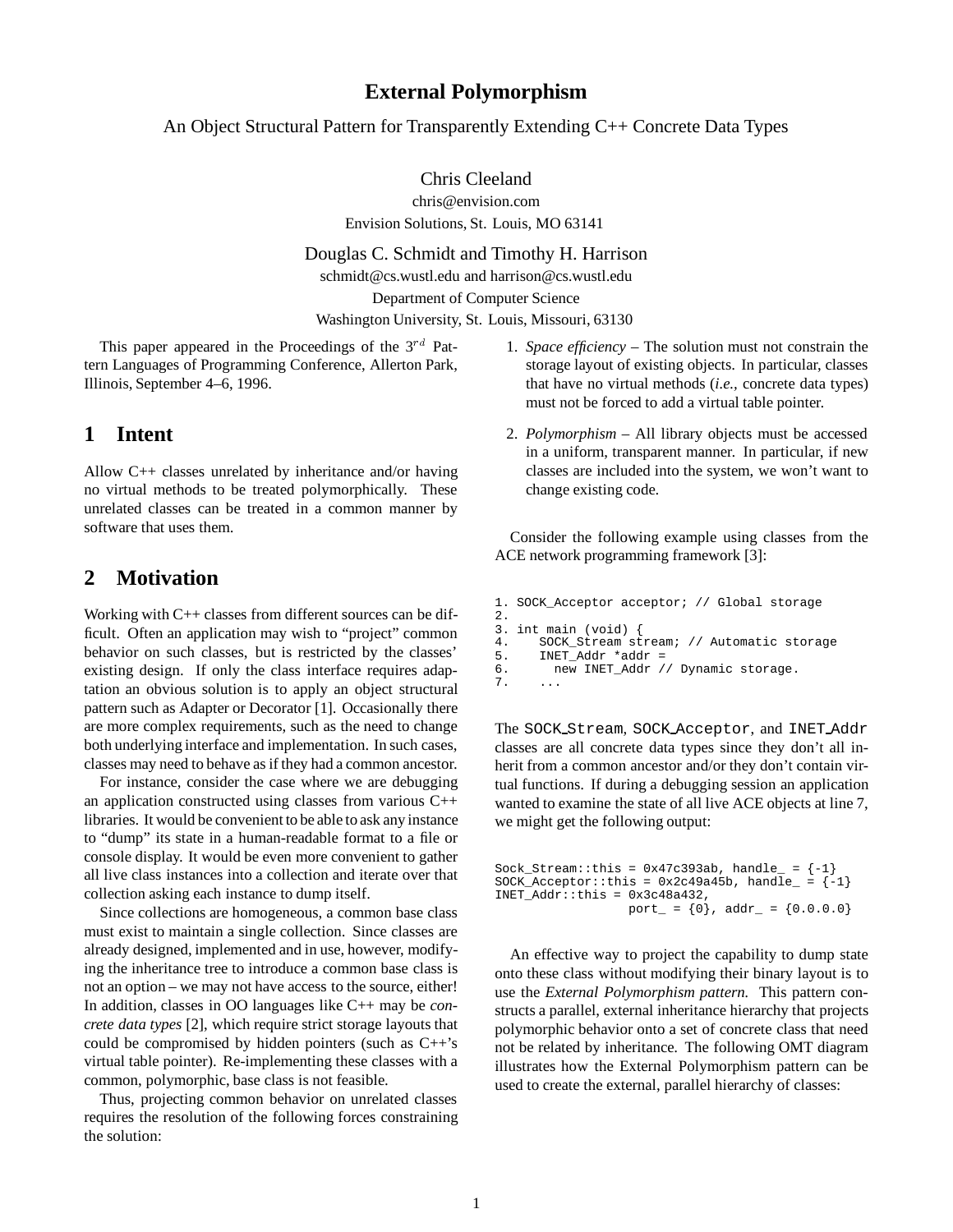

As shown in the figure, we define an abstract class (Dumpable) having the desired dump interface. The parameterized class ConcreteDumpable<> inherits from Dumpable and contains a pointer to an instance of its parameter class, *e.g.*, SOCK Stream. In addition, it defines a body for dump that delegates to the dump $\lt$  template function (shown in the figure as the SignatureAdapter<> pseudo-class and parameterized over the concrete class). The dump template function calls the corresponding implementation method on the concrete class, *e.g.*, SOCK Stream::dump or INET Addr::printTo.

Using the External Polymorphism pattern, it is now possible to collect Dumpable instances and iterate over them, calling the dump method uniformly on each instance. Note that the original ACE concrete data types need not change.

# **3 Applicability**

Use the External Polymorphism pattern when:

- 1. Your class libraries contain concrete data types that cannot inherit from a common base class containing virtual methods; and
- 2. The behavior of your class libraries or applications can be simplified significantly if you can treat all objects in a polymorphic manner.

Do not use the External Polymorphism pattern when:

- 1. Your class libraries already contain abstract data types that inherit from common base classes and contain virtual methods; or
- 2. Your programming language or programming environment allows methods to be added to classes dynamically.

## **4 Structure and Participants**



- **Common** (Dumpable)
	- **–** This abstract class forms the base of the external, parallel hierarchy and defines the interface(s) whose behaviors will be polymorphically projected and used by clients.
- **ConcreteCommon**<**ConcreteType**<sup>&</sup>gt; (ConcreteDumpable)
	- **–** This parameterized subclass of Common implements the interface(s) defined in Common. A typical implementation will simply forward the call to the appropriate SignatureAdapter template function.
- **SignatureAdapter::request**<**ConcreteType**<sup>&</sup>gt;
	- $(:: \text{dump} \lt >)$ 
		- **–** The template function adapter forwards requests to the object. In some cases, *e.g.*, where the signature of specificRequest is consistent, this feature may not be needed. However, if specificRequest has different signatures within several Concrete classes, the SignatureAdapter can be used to insulate ConcreteCommon from the differences.
- **ConcreteType**
	- **–** The ConcreteType classes define specificRequest operations that perform the desired tasks. Although Concrete classes need not be related by inheritance, the External Polymorphism pattern allows you to treat all or some of their methods polymorphically.

## **5 Collaborations**

The External Polymorphism pattern is typically used by having an external client make requests through the polymorphic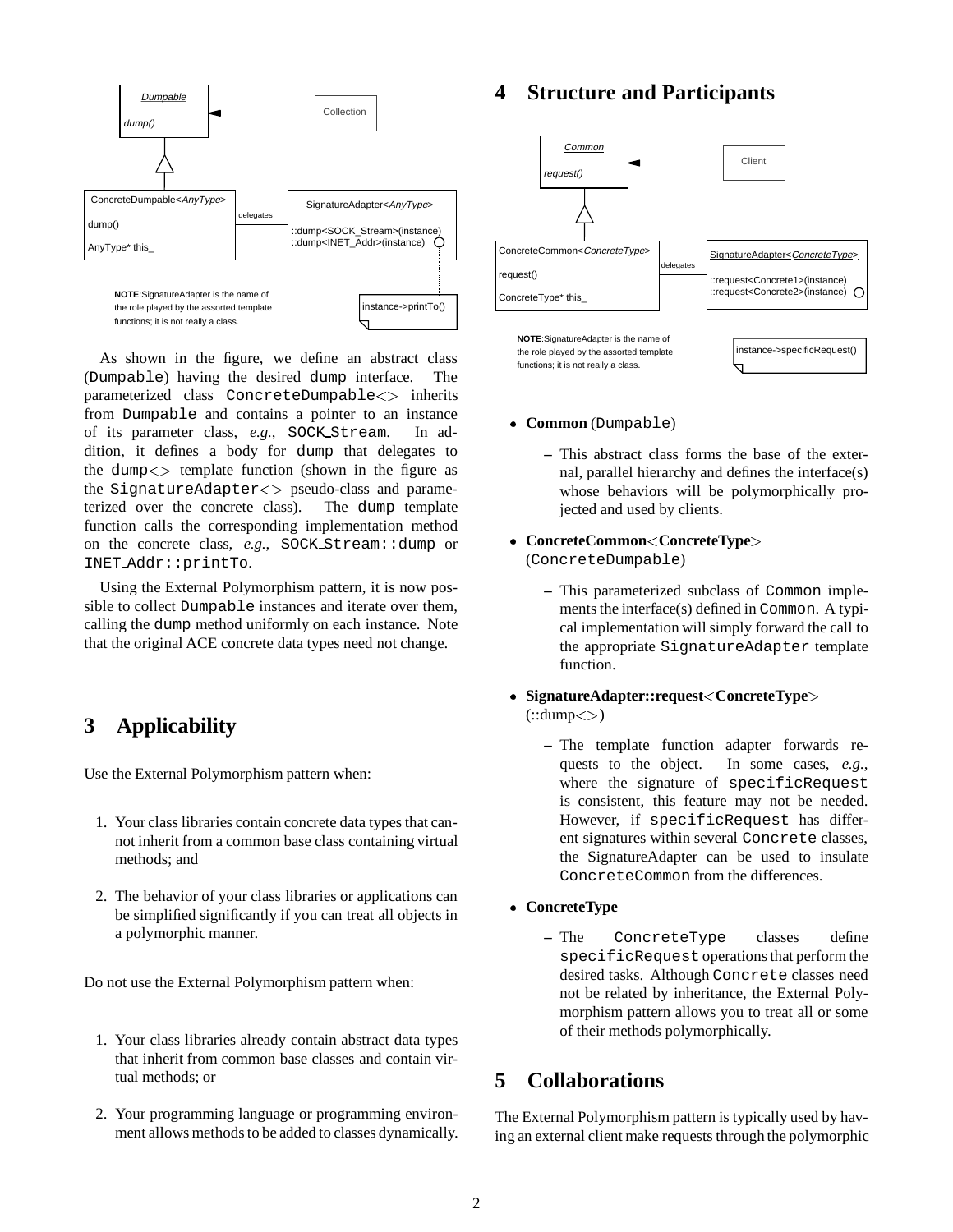Common\*. The following is an interaction diagram for this collaboration.



Many applications of the External Polymorphism pattern maintain a collection of objects over which the program iterates, treating all collected objects uniformly. Although this is not strictly part of the pattern, it is a common use-case that bears mentioning.

#### **6 Consequences**

The External Polymorphism pattern has the following benefits:

- *Transparent* Classes that were not originally designed to work together can be extended relatively transparently so they can be treated polymorphically. In particular, the object layout of existing classes need not change by adding virtual pointers.
- *Flexible* It's possible to polymorphically extend nonextensible data types such as int or double when the pattern is implemented in a language supporting parameterized types (*e.g.,* C++ templates).
- *Peripheral* Because the pattern establishes itself on the fringes of existing classes, it's easy to use conditional compilation to remove all trace of this pattern. This feature is particularly useful for systems that use the External Polymorphism pattern only for debugging purposes.

This pattern has the following drawbacks:

- *Instability* The methods in the Common and ConcreteCommon must track changes to methods in the Concrete classes.
- *Inefficient* Extra overhead due to multiple forwarding from virtual methods in the ConcreteCommon object to the corresponding methods in the Concrete object. However, judicious use of inline (*e.g.*, within SignatureAdapter and Concrete) can reduce this overhead to a single virtual method dispatch.

There is another consideration when using this pattern:

 *Possibility of inconsistency* – Externally Polymorphic methods are not accessible through pointers to the concrete classes, *e.g.,* using the example in Section 2 it's not possible to access dump through a pointer to SOCK Stream. In addition, it is not possible to access other methods from the concrete class through a pointer to ConcreteCommon.

#### **7 Implementation**

The following issues arise when implementing this pattern.

- *Arguments to* specificRequest*.* Projecting polymorphic behavior will usually require adaptation of the signatures of the various specificRequests. This can be complicated when, for instance, some require arguments, whereas others do not. The implementer must decide whether to expose those arguments in the polymorphic interface or to insulate the client from them.
- *Where does the code go?* As mentioned in Section 6, the external class hierarchy must be maintained in parallel with the original classes. The implementer must carefully select the source files in which co-dependent code, such as signature adaptation, is implemented.
- *External Polymorphism is not an Adapter.* The intent of the Adapter pattern is to *convert* an interface to something usable by a client. External Polymorphism, on the other hand, focuses on providing a new base for existing interfaces. A "serendipitous" use of External Polymorphism would find all signatures for specificRequest identical across all disparate classes, and thus not require the use of *SignatureAdapter*; it is in this situation where it is most apparent that External Polymorphism is not an Adapter.

## **8 Sample Code**

To look at an example implementation, recall the motivating scenario: there are classes whose assistance we wish to enlist to create a flexible debugging environment. This implementation uses the External Polymorphism pattern to define a mechanism by which all participating objects (1) can be collected in a central "in-memory" object collection and (2) can dump their state upon request.

The Dumpable class forms the base of the hierarchy and defines the desired polymorphic interface which, in this case, is for dumping:

```
class Dumpable
{
public:
 Dumpable (const void *);
  // This pure virtual method must be
  // implemented by a subclass.
 virtual void dump (void) const = 0;
};
```
ObjectCollection is the *client*–a simple collection that holds handles to objects. The class is based on the STL vector class [4].

```
class ObjectCollection : public vector<Dumpable*>
{
public:
  // Iterates through the entire set of
  // registered objects and dumps their state.
  void dump_objects (void);
};
```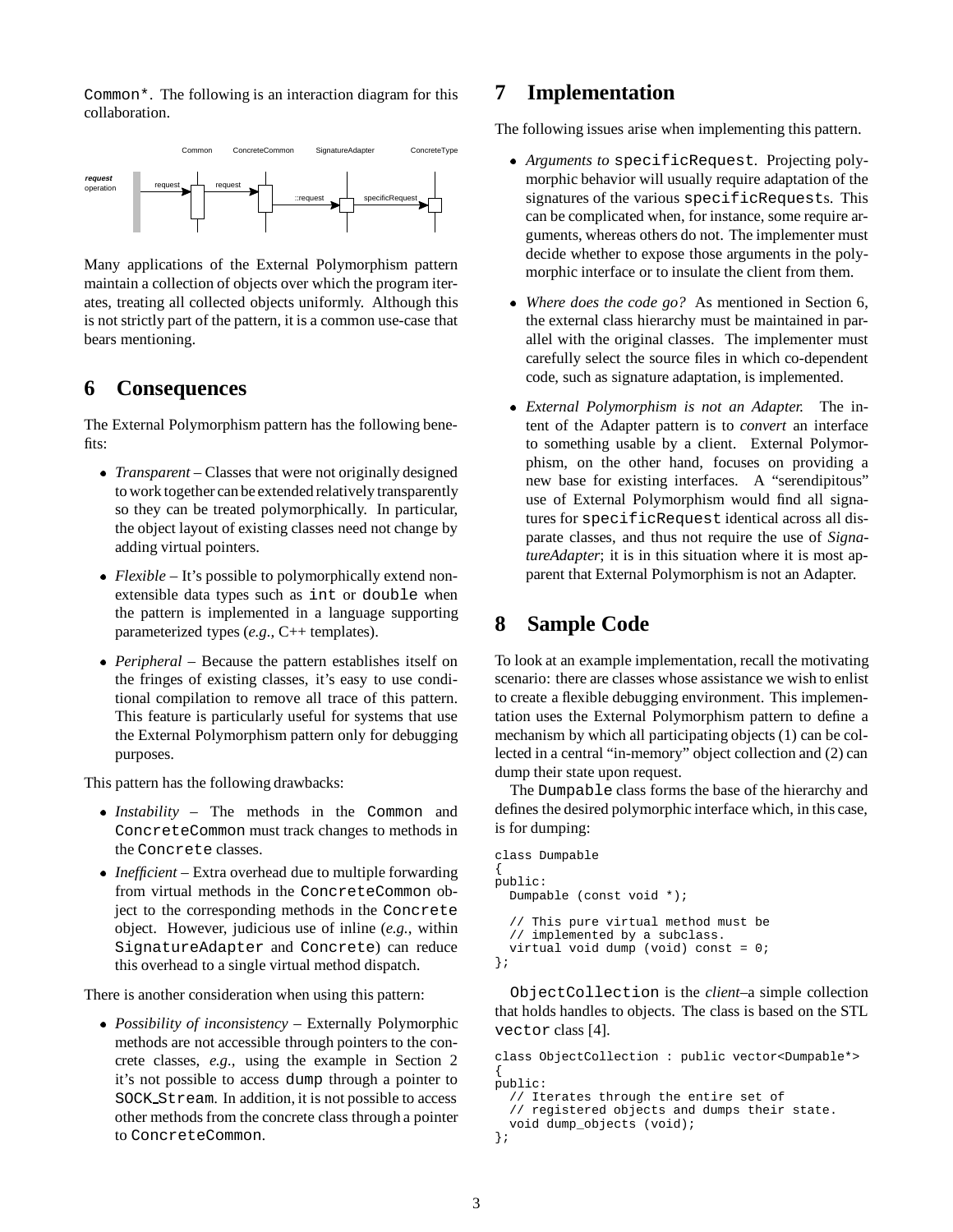The dump objects method can be implemented as follows:

```
void
ObjectCollection::dump_objects (void)
{
  struct DumpObject {
    bool operator()(const Dumpable*& dp) {
      dp->dump();
    }
  };
  for_each(begin(), end(), DumpObject());
}
```
Now that the foundation has been provided, we can define ConcreteDumpable:

```
template <class ConcreteType>
class ConcreteDumpable : public Dumpable
{
public:
 ConcreteDumpable (const ConcreteType* t);
  virtual void dump (void) const;
// Concrete dump method
private:
  const ConcreteType* realThis_;
  Pointer to actual object
};
```
The ConcreteDumpable methods are implemented as follows:

```
template <class ConcreteType>
ConcreteDumpable<ConcreteType>::ConcreteDumpable
  (const ConcreteType* t)
  : realThis_ (t)
{
}
template <class ConcreteType> void
ConcreteDumpable<ConcreteType>::dump (void) const
{
  dump<ConcreteType>(realThis_);
}
```
All that's left are the signature adapters. Suppose that SOCK Stream and SOCK Acceptor both have a dump method that outputs to cerr. INET Addr, on the other hand, has a printTo method that takes the output stream as the sole argument. We could define two signature adapters. The first is a *generic* signature adapter that works with any concrete type that defines a dump method:

```
template <class ConcreteType> void
dump<ConcreteType>(const ConcreteType* t)
{
  t - >dump();
}
```
whereas the second is *specialized* signature adapter that is customized for INET Addr (which does not support a dump method):

```
void
dump<INET_Addr>(const INET_Addr* t)
{
  t->printTo(cerr);
}
```
The ObjectCollection instance can be populated by instances of ConcreteDumpable<> by making calls such as:

```
...
ObjectCollection oc;
// Have instances of various SOCK_Stream, etc., types
...
oc.insert(oc.end(), aSockStream);
oc.insert(oc.end(), aSockAcceptor);
oc.insert(oc.end(), aInetAddr);
...
```
Then, later, we could query the state of those objects simply by calling

```
...
oc.dump_objects();
...
```
## **9 Known Uses**

The External Polymorphism pattern has been used in the following systems:

- The ACE framework uses the pattern to register ACE objects in a Singleton in-memory object database. This database stores the state of all live ACE objects and can be used by debugger to dump this state. Since many ACE classes are concrete data types it was not possible to have them inherit from a common root base class containing virtual methods.
- The*DV-Centro* C++ Framework for Visual Programming Language development from DV Corporation uses the External Polymorphism pattern to create a hierarchy around unrelated internal system classes.
- The*Universal Streaming System* from ObjectSpace's Systems<Toolkit<sup>&</sup>gt; uses the External Polymorphism pattern to implement object persistence via streaming.
- A variationof this pattern was independentlydiscovered and is in use at Morgan Stanley, Inc. in internal financial services projects.
- This pattern has been used in custom commercial projects where code libraries from disparate sources were required to have a more common, polymorphic interface. The implementation of the pattern presented a united interface to classes from a locally-developed library, the ACE library, and various other "commercial" libraries.
- The idea for the signature adapter came from usage in the OSE class library.<sup>1</sup> In OSE, template functions are used to define collating algorithms for ordered lists, etc.

#### **10 Related Patterns**

This pattern is similar to the Decorator and Adapter patterns from the Gang of Four (GoF) design patterns catalog [1].

<sup>&</sup>lt;sup>1</sup>The OSE class library is written and distributed by Graham Dumpleton. Further information can be found at http://www.dscpl.com.au/